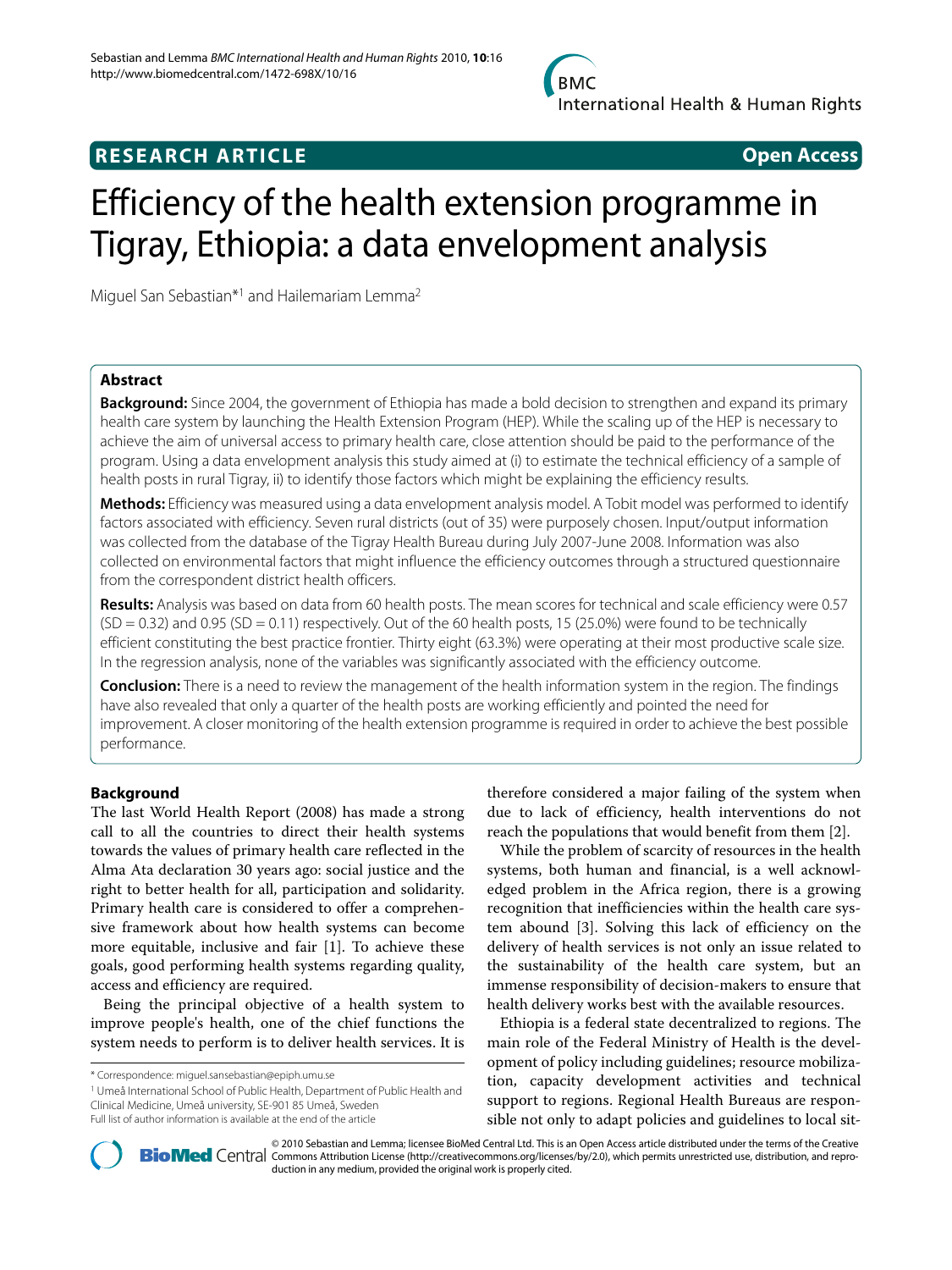uation, but to plan, monitor and evaluate the performance of the health system, to conduct operational research and to provide technical assistance to the districts. The districts are mainly the implementers of the plans. The health system in the country consists of a fourtier system; the Primary Health Care Unit (PHCU), the district hospital, the zonal hospital and the regional referral hospital. A PHCU is the grass-root level, which give preventive and curative health services for an average of 25 000 people. It includes a health centre and five satellite health posts [[4\]](#page-6-3).

Since 2004, the government of Ethiopia has made a bold decision to strengthen and expand its PHC system by launching the Health Extension Program (HEP). The HEP is designed to achieve significant basic health care coverage in the country over five years through the provision of a staffed health post to serve approximately 5 000 people. The aim of this new community-based health care delivery system is to improve access and equity in health care through a focus on sustained preventive health actions and increased health awareness. Every health post is staffed by two females Health Extension Workers (HEWs), who are high school graduated with an extra of one year training course. The training program for the HEWs includes 16 major packages under five components: (i) hygiene and environmental sanitation (i.e. construction, usage and maintenance of sanitary latrine), (ii) family health service (i.e. family planning, vaccination), (iii) disease prevention and control (i.e. HIV, TB, malaria), (iv) health education and communication and (v) nutrition. At this level, antipyretics, oral dehydration salts and antihelminthic and antimalarial drugs are available. Voluntary health workers (VHWs) (community health workers and traditional birth attendants) support HEWs in the health education activities of the different components in the community [[5\]](#page-6-4). By May 2008, there were 24,500 HEWs trained and deployed which is 82% of the 30,000 target of the Ministry of Health in 2010/11 [\[6\]](#page-6-5).

While the scaling up of the HEP is a necessary step to achieve the aim of universal access to primary health care, close attention should be paid to the performance of the program. Using a data envelopment analysis this study aimed at (i) to estimate the technical efficiency of a sample of health posts in the region of Tigray, ii) to identify those factors which might be explaining the efficiency results.

#### **Methods**

# **Study area**

Tigray is the most northern regional state of Ethiopia bordering Eritrea and Sudan. The region covers 54,572 square kilometers ranging from low-arid to high-land (above 2200 masl) areas. Tigray is divided into 47 districts (woredas) which are grouped into six zones. Tigray has

approximately 4.3 million inhabitants, most of them (81.2%) living in rural areas. The dominating religion in the region is Orthodox Christian (95.5%). In Tigray, 95% of the population is Tigrayan and their language, Tigrigna, is the working language in the region. The majority of the population works with agriculture. Famine and drought regularly strikes the region [\[7](#page-6-6)].

The health system in Tigray is essentially the same as in the rest of Ethiopia. There are five zonal hospitals, six district hospitals and one referral hospital in Mekelle, the capital. Malaria is the number one diagnosis for outpatient cases, followed by malnutrition and diarrheal and acute respiratory infections. The Regional Health Bureau initiated in 2005 an ambitious plan to achieve the universal coverage of the HEP. Currently, there are 1,220 health extension workers in Tigray and the coverage has increased from 30% in 2006/7 to above 70% in 2007/8 [\[8](#page-6-7)].

#### **DEA conceptual framework**

To measure efficiency in health care organizations, two different frontier estimation methodologies, stochastic frontier analysis (SFA) and data envelopment analysis (DEA) are widely used in high income countries [\[9](#page-6-8)]. While there is no clear consensus to the best method to measure health facilities efficiency, several studies from low-income countries have pointed out the better suitability of the DEA for contexts where there is insufficient health sector information and particularly when the economic data is missing [\[10](#page-6-9)[,11](#page-6-10)].

DEA is a non-parametric linear programming methodology for evaluating relative efficiency of each production unit among a set of fairly homogeneous decision-making units, e.g., district hospitals, health centres, etc. It sketches a production possibilities frontier (data envelop or efficient frontier) using combinations of inputs and outputs from best performing health facilities. Health facilities that compose the "best practice frontier" are assigned an efficiency score of one (or 100%) and are considered technically efficient compared to their peers. The efficiency of the health facilities below the efficiency frontier is measured in terms of their distance from the frontier. The inefficient health facilities are assigned a score between one and zero. The larger the score the more efficient a health facility is [[12](#page-6-11)].

Osei et al (2005) have summarized the main strengthens and weakness of the methodology. The former includes: (i) it can handle multiple input and multiple output models/scenarios typical of hospitals and health centres; (ii) it does not require an assumption of a functional form relating inputs to output (as regression methods do); (iii) health facilities are directly compared against a peer or combination of peers; (iv) inputs and outputs can be very different units; (v) it does not require information on prices of inputs and outputs. The DEA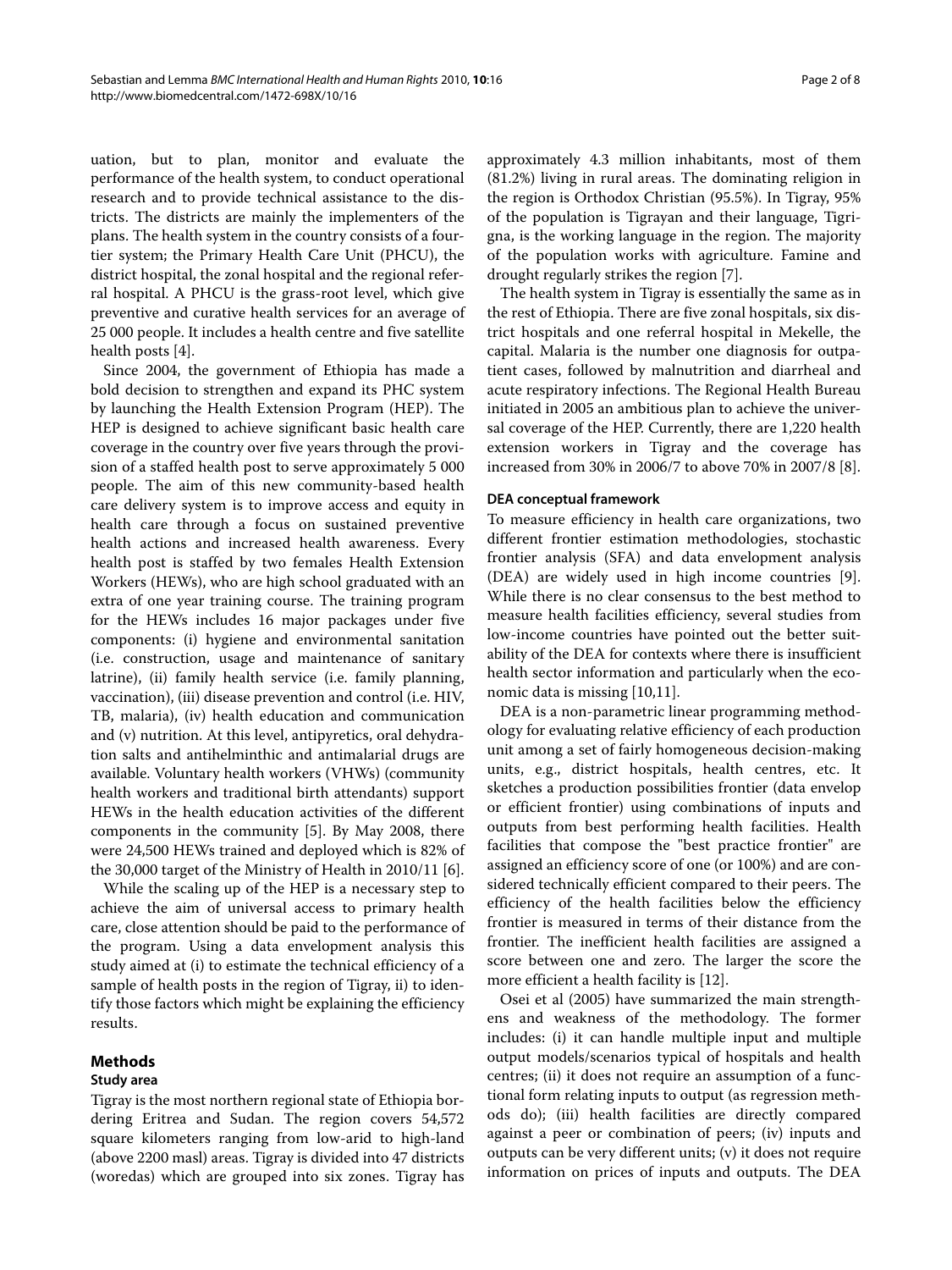has also some drawbacks: (i) it attributes any deviation from the "best practice frontier" to inefficiency, while some could be due to statistical noise, e.g. epidemics or measurement errors; (ii) given that DEA is a nonparametric technique, it is difficult to conduct statistical tests of hypotheses concerning the inefficiency and the structure of the production function [[11,](#page-6-10)[13\]](#page-6-12).

### **Model specification**

Total efficiency is a combination of technical efficiency (TE), which reflects the ability of a unit to obtain maximal output from a set of inputs, and allocative efficiency, which reflect the ability of a unit to use the inputs in optimal proportions, given their respective prices. Due to the lack of economic information in this study, the calculation of the allocative efficiency was excluded. TE attempts to address two questions depending on whether it has input- or output-orientation. In input-oriented TE focuses on reducing input quantities used for a given level of outputs. On the other hand, in output-oriented TE the focus is on expanding output quantities with a fix amount of inputs. The choice of the approach is recommended to be based on which side of the orientation (input or outputs) the decision makers in the health facility have more control over [[12](#page-6-11)]. In this study, we apply the output orientation model which addresses the question: by how much can the outputs be proportionally increased without changing the inputs quantities? The rational behind this selection was: i) the deployment of human resources (inputs) at the health post level is decided at national level without much influence capacity from the local level; ii) most of the chosen outputs are under control of the health post; HEWs have the mission to induce demand for preventive health care services (family planning, antenatal and delivery care) and promotion activities (education, visits by CHWs) and to create awareness about health services utilization at community and household level.

TE comprises both pure technical and scale efficiency components. Thus, a second consideration in estimating a DEA model is whether to assume constant or variable returns to scale (VRS). Under constant returns to scale (CRS), the interest is in productivity regardless of the scale of operations. VRS might be preferred if the interest is on the extent to which the scale of operations affects productivity or when not all units of analysis are considered to be operating at an optimal scale. Inappropriate size of a health facility (too large or too small) may sometimes be a cause for technical inefficiency. This is referred to as scale inefficiency and takes two forms - decreasing returns to scale (DRS) and increasing returns to scale (IRS). DRS implies that a health facility is too large for the volume of activities that it conducts. In order to operate at the most productive scale size, a health centre exhibiting DRS should scale down its scale of operation. In contrast, a health facility with IRS is too small for its scale of operation. If a health centre is exhibiting IRS, it should expand its scale of operation in order to become scale efficient. A health facility that is scale-efficient is said to operate under constant returns to scale [\[13](#page-6-12),[14](#page-7-0)]. Our analysis was carried out under the assumption of VRS.

#### **DEA variables**

In the production process, health facilities turn inputs (factors of production) into outputs (health services). Inputs are usually divided into broad categories of labour (staff), materials (drugs) and capital (equipment). Despite there is a general consensus that the ultimate measure of output should be the change in the population health, practical difficulties (such as issues of measurement, access to data and health changes attributed to health care) make intermediate outputs a preferred option [[11,](#page-6-10)[15\]](#page-7-1). In our study the DEA model was estimated with a total of ten variables: two inputs and eight outputs. The two inputs were: (i) number of health extension workers and (ii) number of voluntary health workers (traditional birth attendants, community health workers). The eight outputs for each individual health post included: (i) number of health education sessions given by HEWs; ii) number of completed (three) antenatal care visits; (iii) number of child deliveries; (iv) number of persons that repeatedly visit the family planning service; (v) number of diarrheal cases treated in children under-five; vi) number of visits carried out by the community health workers; vii) number of total new patients attended and viii) number of malaria cases treated. The choice of inputs and outputs was guided by the components of the HEP.

#### **Data collection**

The data used in this study are for the Ethiopian fiscal year 2000 (July 2007 - June 2008). Seven districts (out of 35 rural districts) were purposely chosen because of logistic reasons. These reasons were related to the quality of data available at the Tigray Health Bureau and the accessibility to the environmental variables at district level. One of the initial districts was rejected due to low quality data and substituted by another one. Input/output information was collected from the database of the Tigray Health Bureau.

Information was also collected on environmental factors that might influence the efficiency outcomes through a structured questionnaire from the correspondent district health officers. Personal characteristics of the HEWs such as marital status, pregnancy in the previous year, number of children and being born in the same subdistrict (tabia) were chosen to account for the individual variability of the health posts. Structural factors such as the population of the tabia, the distance to the health cen-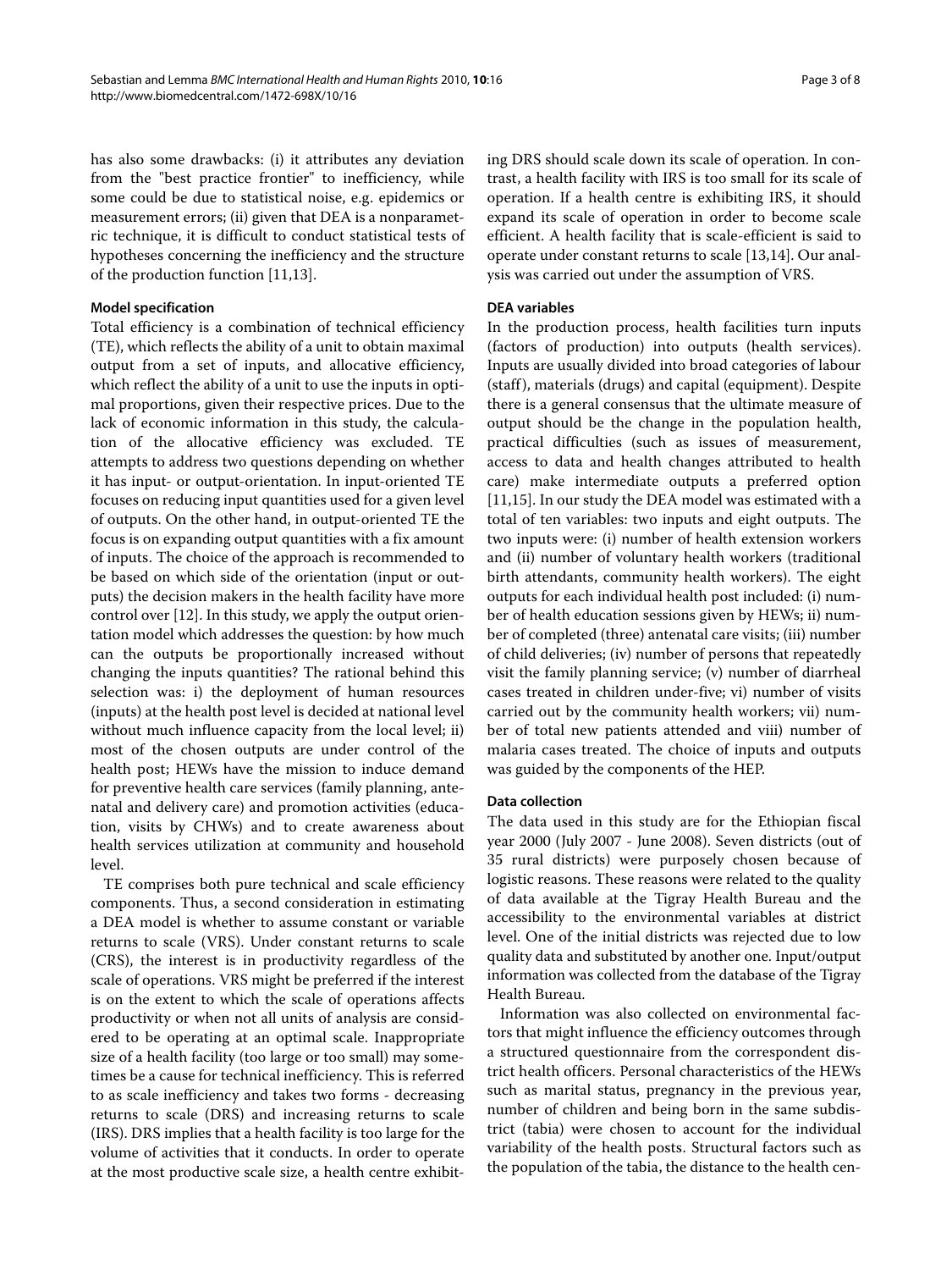tre (in minutes walking) and the political support from the tabia's chief (little, moderate, high) were considered to account for population demographics, accessibility and political commitment respectively.

# **Analysis**

The technical efficiency scores were computed using the open-access Data Envelopment Analysis programme, version 2.1 (DEAP 2.1) designed by Coelli [[16\]](#page-7-2). In order to use the less possible number of variables, a correlation analysis was conducted among the output variables. With a Spearman correlation coefficient greater than 0.6, none of the output variables was associated. To study whether there were extreme outliers which could affect the efficiency scores, we ran DEA analyses that dropped out each efficient health post one at a time from the analysis. The similarity of the efficiency ranking between the model prior to deleting any efficient health posts and the new models, was then tested by using the Spearman rank correlation coefficients. If the health posts are influential, a value of 0 would be obtained indicating no correlation. A value of 1 (or -1) would imply no influence of outliers on health post efficiency. This is a procedure called jackknifing and it tests the robustness of the DEA results in regard to outlier health posts [\[15,](#page-7-1)[17\]](#page-7-3). To identify factors associated with the efficiency, the estimated technical efficiency scores obtained from the DEA was considered the dependent variable and regressed against the set of environmental variables using a Tobit model [\[13](#page-6-12)[,18](#page-7-4)]. Coefficients with positive signs would indicate a positive correlation with efficiency. One might expect that being born in the tabia, being single, not pregnant last year and not having children would be associated with efficiency. Regarding structural factors, more population, less distance and more political commitment would also be positively correlated. This analysis was performed with Stata 10.0.

# **Results**

A total of 87 health posts belonging to seven districts fulfilled the requirements to be included in the sample. Health posts not operating in the previous year were excluded. Information from 27 (31.0%) health posts was incomplete or inconsistent, and thus analysis was based on data from 60 health posts. Summary statistics of the variables of interest are presented in Table [1](#page-4-0). The results of the jackknifing analysis yield the value ranges of Spearman rank correlation coefficient from 0.90 to 1, which were significantly different from zero. This suggested that no efficient health post influenced the efficiency of the other health posts.

The VRS technical and scale efficiency scores for individual health posts are given in Table 2. Overall, the mean efficiency scores for TE and SE were  $0.57$  (SD =  $0.32$ ) and  $0.95$  (SD = 0.11) respectively. Out of the 60 health posts, 15 (25.0%) were found to be technically efficient constituting the best practice frontier. Twenty seven (60%) of the inefficient health posts had a TE score of less than 50% (Figure [1\)](#page-5-0). The average TE score for the 45 inefficient health posts was  $42\%$  (SD = 0.23) meaning that these health facilities could potentially produce 58% more outputs using their current input endowment if they were to operate efficiently.

Of the total health posts in the data set, 38 (63.3%) exhibited constant returns to scale. In other words, they were operating at their most productive scale size. The rest 22 were considered as scale inefficient though most of them were close to the optimal size (85.0% had a score higher than 0.90). The scale inefficient health posts had an average SE score of 90% (SD = 0.14) implying that if these health posts had an optimal size, output would have increased by about 10% without increasing the input consumption. Eleven (18.3%) health posts manifested increasing returns to scale and another 11 (18.3%) decreasing returns to scale.

The results of the Tobit model for examining determinants of health posts' efficiency are given in Table [3](#page-6-13). The individual variables being born in the tabia, marital status and pregnancy status were negatively associated with efficiency. Against our expectations, this means that a better performance was found in health posts where the HEWs were not locally born, both were married and had been pregnant last year. Lower efficiency scores corresponded to high number of children, less population, little support from the tabias'chief and less distance to the health post. Reasons why a greater distance from the health post is associated with a greater efficiency are not clear. None of the variables, however, was found to affect significantly the technical efficiency of the posts.

# **Discussion**

The first main finding of this study is related to the lack of quality of the health information available at the central level of Tigray Health Bureau. The information of all the health posts of one district and 27 health posts of the other seven districts could not be used. Reasons need to be further explored but they could be attributed to inadequate data collection and reporting from the HEWs or inadequate data entry at the central level.

The second main result is the poor performance of this sample of health posts with most of them (75.0%) carrying out activities at less than optimal levels. Health posts could therefore increase on the number of preventive and curative activities with the resources they currently have. Though previous research in Tigray has shown a certain satisfaction of the community with the health services provision by the HEWs [\[19\]](#page-7-5), the study was focused in only one district not covered in our sample. Most of the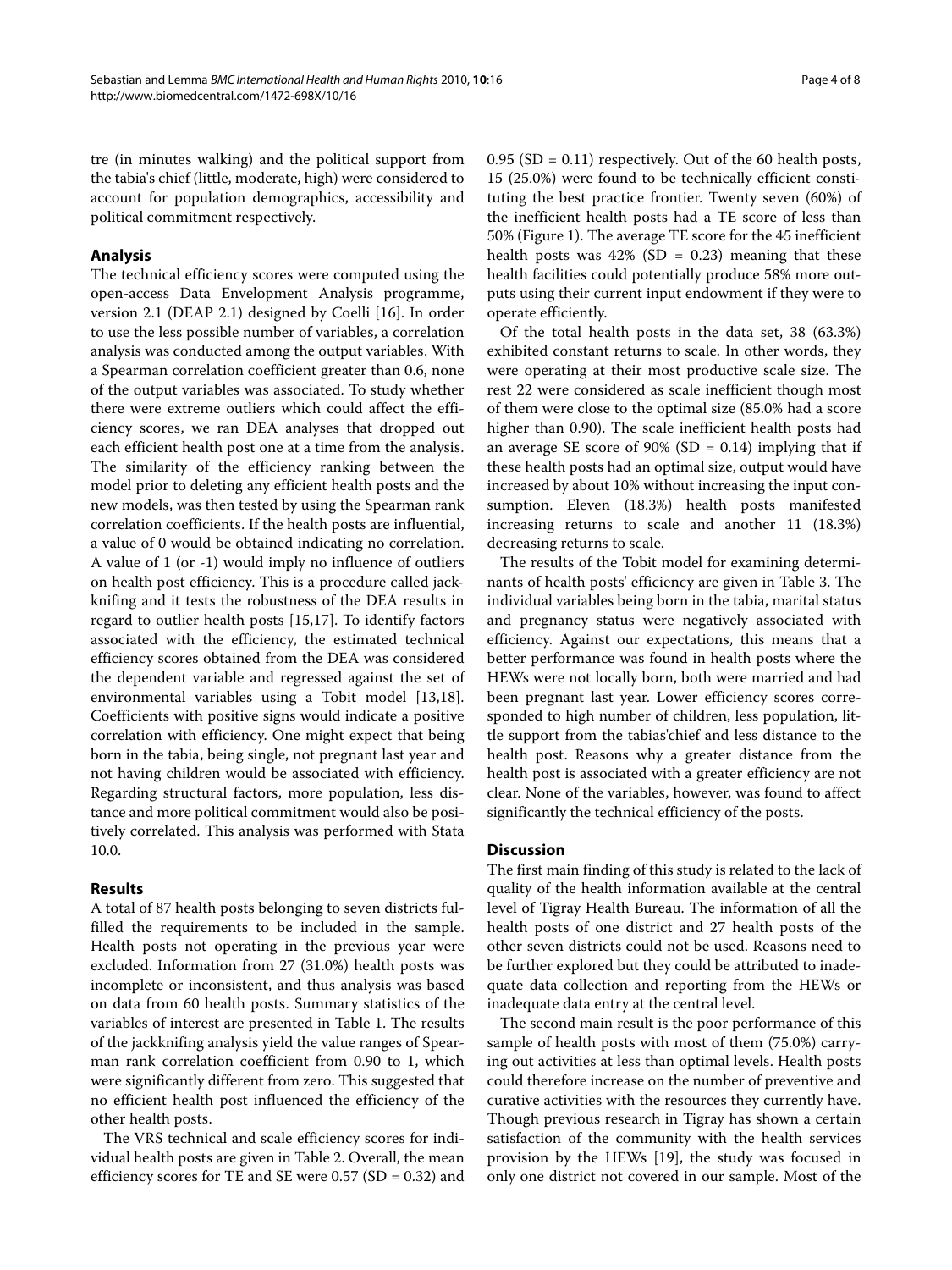| Variable       | <b>Definition</b>                            | Mean   | <b>Std. deviation</b> | <b>Minimum</b> | <b>Maximum</b> |
|----------------|----------------------------------------------|--------|-----------------------|----------------|----------------|
|                |                                              |        |                       |                |                |
| Input          |                                              |        |                       |                |                |
| X1             | # health extension workers                   | 1.9    | 0.22                  |                | 3              |
| X <sub>2</sub> | # voluntary health workers                   | 13.2   | 4.6                   | $\overline{4}$ | 19             |
| Outputs        |                                              |        |                       |                |                |
| Y1             | # health education sessions                  | 241.93 | 411.88                | 1              | 2169           |
| Y2             | # women with completed antenatal care visits | 14.71  | 23.13                 |                | 128            |
| Y3             | # deliveries                                 | 25     | 25.5829               |                | 116            |
| Y4             | # family planning service                    | 155.96 | 258.58                | 1              | 1287           |
| Y5             | # diarrheal cases treated                    | 69.48  | 75.52                 | 1              | 528            |
| Y6             | # visits by CHWs                             | 27.66  | 98.93                 | 1              | 577            |
| <b>Y7</b>      | # total patients attended                    | 847.86 | 1081.63               | 182            | 8235           |
| Y8             | # malaria cases treated                      | 401.33 | 537.47                | 42             | 3624           |

<span id="page-4-0"></span>**Table 1: Descriptive statistic of input and output variables, Tigray (July 2007 - June 2008)**

health posts were however operating to their most productive scale sizes (CRS) for the outputs produced which suggest that the human resources allocated to the health posts (2 HEWs and around 13 VHWs) might be enough at this stage.

In recent years, an increase number of studies have been conducted measuring efficiency using DEA in Africa, few however at the primary health care level. In Kenya, a study found 56% health centres to be technically inefficient and 70% scale inefficient [[20](#page-7-6)]. Seventy per cent of primary health care clinics in rural South Africa were found to be technically inefficient and 84% scale inefficient [[21\]](#page-7-7). Another study in Sierra Leone reported that 59% of the 37 peripheral health units were technically inefficient [[22](#page-7-8)]. Two studies from Ghana and Seychelles have recently been published; the former showed that 65% of the health centres were technically and 79% scale inefficient while the latter found that 41% and 59% of the health centres were run inadequately for technical and scale efficiencies [[14,](#page-7-0)[23\]](#page-7-9). While data between countries are not comparable because the selection of input/output variable is context-based and the socio-economic conditions of the different countries vary enormously, the low scores observed in our study raises concerns about the efficiency of the HEP in the region.

The regression analysis did not identify potential factors associated with the efficiency of the health posts. A study conducted at the initial stages of the HEP in the country pointed out some of the reasons that could be explaining our findings. The challenges mentioned included the harmonization of the staff patterning at the health post level, and the lack of clear guidelines on relationship with other workers at the community level, on career structure, transfer and leave of absences. The reporting and health management information system was also a great weakness [[24\]](#page-7-10). Further research will be required in order to confirm if these issues are relevant for Tigray.

# **Limitations of the study**

Several limitations should be noted. First, output data were collected in order to represent the broad range of activities of the HEWs; however, the selection of other outputs might have produced different efficiency outcomes. Second, the information on input prices could not be collected and thus, the allocative efficiency not estimated. Third, inputs and outputs were gathered for only one period which made not possible to observe any impact of the HEP. Four, given that the study was conducted in a sample of districts the generalization of the results to the Tigray region should be taken cautiously. Two final limitations are related to the regression method used. Since there is no generally accepted method for taking into account environmental variable in DEA models, a Tobit regression model was adopted; we are aware that concerns regarding its applicability have been raised [\[13](#page-6-12)]. The relative small size could have hidden some statistical significant relationship between the environmental factors and the efficiency scores.

# **Conclusion**

This study has shown the need to review the management of the health information system in the region. The findings have also revealed that only 25.0% of the health posts are working efficiently and have indicated those health posts that need improvement. The potential for a better performance of the different components of the HEP is of great public heath importance given the scarce resources and poor health indicators of the region. Discussions have already initiated within the Tigray Health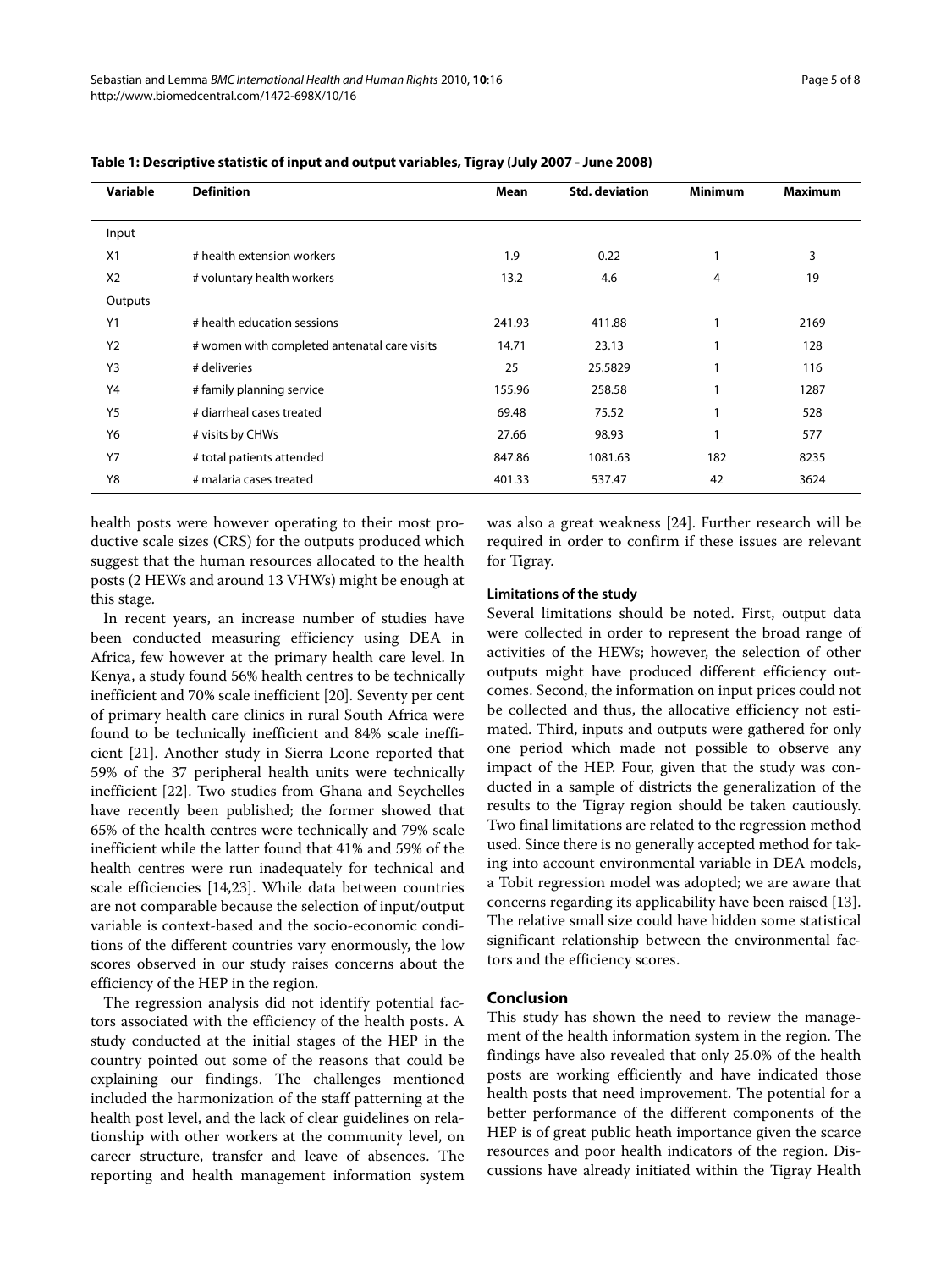**Table 2: Technical and scale efficiency scores and returns to scale characteristics of each health post, Tigray (July 2007 - June 2008)**

| Health post | Technical<br>efficiency score | Scale efficiency<br>score | <b>Type of scale</b><br>inefficiency |  |
|-------------|-------------------------------|---------------------------|--------------------------------------|--|
| 11403       | 1.000                         | 1.000                     |                                      |  |
| 20402       | 1.000                         | 1.000                     |                                      |  |
| 28401       | 1.000                         | 1.000                     |                                      |  |
| 28403       | 1.000                         | 1.000                     |                                      |  |
| 28404       | 1.000                         | 1.000                     |                                      |  |
| 43409       | 1.000                         | 1.000                     |                                      |  |
| 36402       | 1.000                         | 1.000                     |                                      |  |
| 36406       | 1.000                         | 1.000                     |                                      |  |
| 36407       | 1.000                         | 1.000                     |                                      |  |
| 36404       | 1.000                         | 1.000                     |                                      |  |
| 23411       | 1.000                         | 1.000                     |                                      |  |
| 11407       | 1.000                         | 0.992                     | irs                                  |  |
| 36403       | 1.000                         | 0.771                     | irs                                  |  |
| 20406       | 1.000                         | 0.597                     | irs                                  |  |
| 35401       | 1.000                         | 0.516                     | irs                                  |  |
| 43402       | 0.953                         | 1.000                     |                                      |  |
| 23409       | 0.912                         | 1.000                     |                                      |  |
| 28407       | 0.878                         | 1.000                     |                                      |  |
| 23422       | 0.818                         | 1.000                     |                                      |  |
| 23415       | 0.799                         | 0.583                     | irs                                  |  |
| 23414       | 0.762                         | 0.996                     | irs                                  |  |
| 36401       | 0.723                         | 0.780                     | irs                                  |  |
| 23412       | 0.703                         | 1.000                     |                                      |  |
| 23410       | 0.651                         | 1.000                     |                                      |  |
| 20401       | 0.645                         | 0.952                     | drs                                  |  |
| 28406       | 0.588                         | 1.000                     |                                      |  |
| 23416       | 0.587                         | 1.000                     |                                      |  |
| 43408       | 0.577                         | 1.000                     |                                      |  |
| 43405       | 0.559                         | 0.999                     |                                      |  |
| 23405       | 0.549                         | 1.000                     |                                      |  |
| 20404       | 0.544                         | 0.983                     | drs                                  |  |
| 20403       | 0.513                         | 0.965                     | drs                                  |  |
| 23401       | 0.509                         | 0.998                     | drs                                  |  |
| 23421       | 0.422                         | 1.000                     |                                      |  |
| 23403       | 0.387                         | 1.000                     |                                      |  |
| 28412       | 0.384                         | 0.999                     |                                      |  |
| 28413       | 0.374                         | 0.999                     | drs                                  |  |
| 20410       | 0.360                         | 0.992                     | drs                                  |  |
| 23408       | 0.335                         | 1.000                     | ۰                                    |  |
| 20409       | 0.312                         | 0.936                     | drs                                  |  |
| 28402       | 0.307                         | 0.996                     | drs                                  |  |

| Table 2: Technical and scale efficiency scores and returns to  |
|----------------------------------------------------------------|
| scale characteristics of each health post, Tigray (July 2007 - |
| June 2008) (Continued)                                         |

| 36405 | 0.295 | 0.960 | drs |
|-------|-------|-------|-----|
| 35407 | 0.291 | 0.839 | irs |
| 20405 | 0.286 | 0.888 | drs |
| 23406 | 0.277 | 1.000 |     |
| 23418 | 0.272 | 1.000 |     |
| 28411 | 0.269 | 0.999 |     |
| 28414 | 0.258 | 0.999 |     |
| 23417 | 0.257 | 0.999 |     |
| 35405 | 0.253 | 0.839 | irs |
| 28405 | 0.228 | 1.000 |     |
| 20407 | 0.227 | 0.910 | drs |
| 28408 | 0.217 | 1.000 |     |
| 23404 | 0.194 | 0.999 |     |
| 23407 | 0.167 | 1.000 |     |
| 28409 | 0.166 | 1.000 |     |
| 28410 | 0.146 | 1.000 |     |
| 23413 | 0.141 | 0.989 | irs |
| 35406 | 0.096 | 0.781 | irs |
| 35402 | 0.045 | 1.000 |     |

Bureau in order to improve the situation. In line with other research, DEA has shown to be an easy, affordable and accessible tool to assess the performance of health systems. The government of Ethiopia is making an enormous effort to extend affordable primary health care services across the country. This achievement however should not be done in detriment of its efficiency. Whether these results apply regionally or nationally should be explored and the performance of the HEP carefully monitored.

<span id="page-5-0"></span>

**Figure 1 Distribution of technical and scales efficiency scores of the health posts, Tigray (July 2007 - June 2008))**.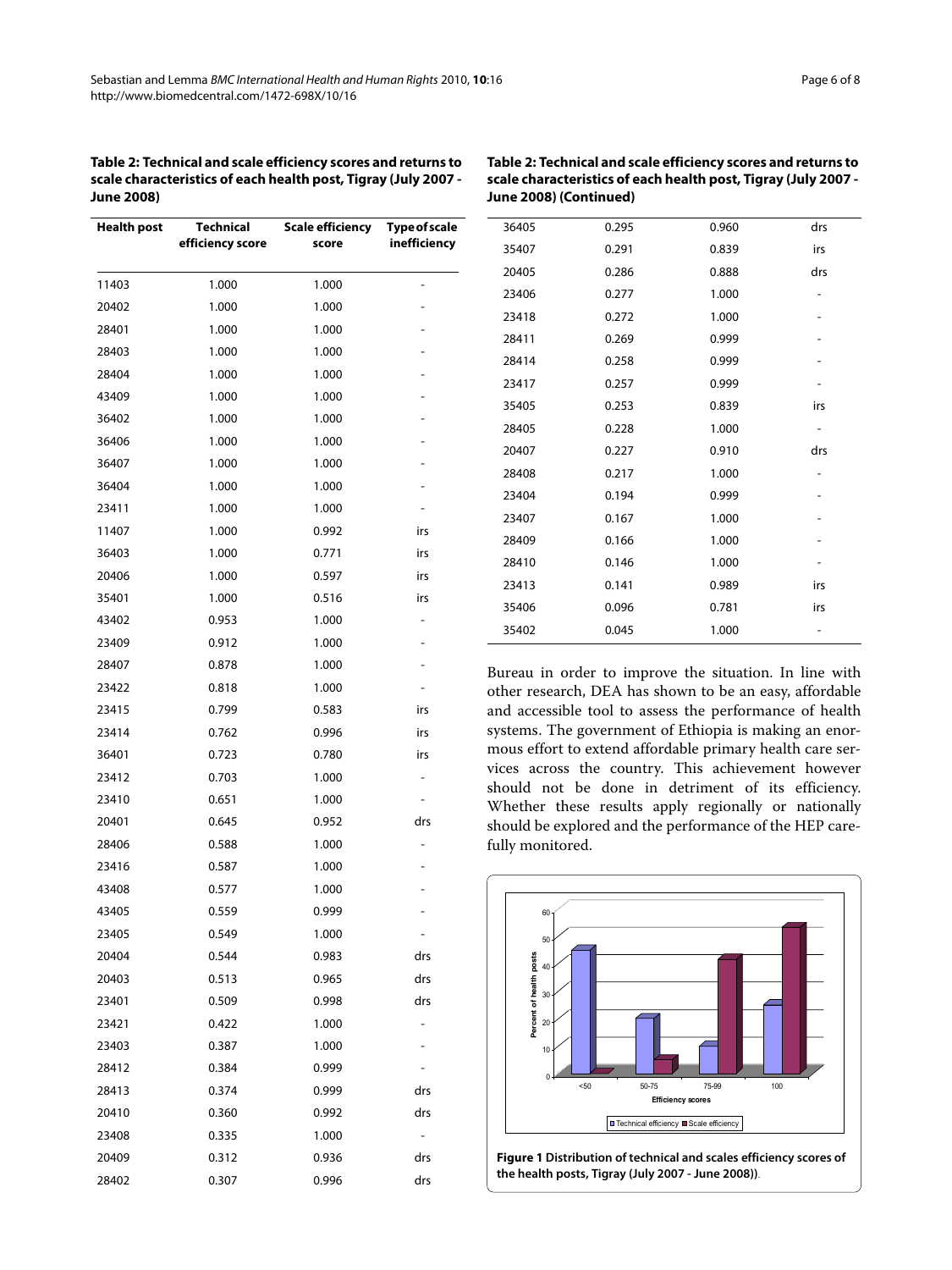| <b>TE</b> score            | n (%)           | Coef     | Std. Err | p     | 95% CI           |
|----------------------------|-----------------|----------|----------|-------|------------------|
| HEW from tabia             |                 |          |          |       |                  |
| None                       | 27 (45.0)       | Ref      |          |       |                  |
| One                        | 30 (50.0)       | $-0.063$ | 0.116    | 0.588 | $-0.297 - 0.170$ |
| Both                       | 3(5.0)          | $-0.098$ | 0.262    | 0.708 | $-0.626 - 0.428$ |
| <b>HEW</b> married         |                 |          |          |       |                  |
| Both                       | 27(45.0)        | Ref      |          |       |                  |
| One                        | 21(35.0)        | $-0.070$ | 0.141    | 0.618 | $-0.354 - 0.212$ |
| None                       | 12(20.0)        | $-0.012$ | 0.182    | 0.946 | $-0.380 - 0.355$ |
| HEW pregnant last year     |                 |          |          |       |                  |
| Both                       | 6(10.0)         | Ref      |          |       |                  |
| One                        | 21(35.0)        | $-0.295$ | 0.198    | 0.143 | $-0.694 - 0.103$ |
| None                       | 33 (55.0)       | $-0.139$ | 0.210    | 0.510 | $-0.561 - 0.283$ |
| Number of children         |                 |          |          |       |                  |
| $3 - 5$                    | 13(21.6)        | Ref      |          |       |                  |
| $1 - 2$                    | 33 (55.0)       | 0.086    | 0.131    | 0.512 | $-0.178 - 0.351$ |
| None                       | 14(23.3)        | 0.079    | 0.160    | 0.623 | $-0.243 - 0.402$ |
| Support from tabias' chief |                 |          |          |       |                  |
| Little                     | 16(26.6)        | Ref      |          |       |                  |
| Moderate                   | 27 (45.0)       | 0.044    | 0.130    | 0.733 | $-0.217 - 0.307$ |
| High                       | 17(28.3)        | 0.074    | 0.148    | 0.618 | $-0.223 - 0.372$ |
| Tabia population*          | 5850.6 (1469.8) | 0.000    | 0.000    | 0.487 | $-0.000 - 0.000$ |
| Distance to health post*   | 11.9(7.2)       | 0.010    | 0.007    | 0.186 | $-0.005 - 0.026$ |
| $_{\text{-} \text{cons}}$  |                 | 0.480    | 0.331    | 0.154 | $-0.186 - 1.147$ |
| /sigma                     |                 | 0.376    | 0.042    |       | $0.291 - 0.462$  |

# <span id="page-6-13"></span>**Table 3: Tobit regression analysis of potential factors influencing the technical efficiency scores**

\* mean (standard deviation)

#### **Competing interests**

The authors declare that they have no competing interests.

#### **Authors' contributions**

MSS developed the idea, analysed the data and drafted sections of the manuscript. HL collected the data and participated in drafting sections of the manuscript. All the authors read and approved the final manuscript.

#### **Acknowledgements**

We thank the Tigray Health Bureau for making the data available. This work was partly supported by the Umeå Centre for Global Health Research, funded by FAS, the Swedish Council for Working Life and Social Research (Grant no. 2006- 1512). We are also grateful to the reviewers for their comments.

#### **Author Details**

1Umeå International School of Public Health, Department of Public Health and Clinical Medicine, Umeå university, SE-901 85 Umeå, Sweden and 2Malaria Control Department, Tigray Health Bureau, P.O.Box 89, Mekelle, Tigray, Ethiopia

# Received: 21 December 2009 Accepted: 14 June 2010 Published: 14 June 2010

#### **References**

<span id="page-6-0"></span>1. World Health Organization: The World Health Report 2008: Primary health care - now more than ever Geneva; 2008.

- <span id="page-6-1"></span>2. World Health Organization: The World Health Report 2000: Health systems improving performance Geneva; 2000.
- <span id="page-6-2"></span>3. Kirigia JM, Preker A, Carrin G, Mwikisa C, Diarra-Nama AJ: An overview of health financing patterns and the way forward in the WHO Africa Region**.** East Afr Med J 2006, 83(9 Suppl):S1-S28.
- <span id="page-6-3"></span>4. Federal Ministry of Health: Health Sector Strategic Plan (HSDP III), 2005/6- 2009/10 Addis Ababa; 2005.
- <span id="page-6-4"></span>5. Federal Ministry of Health: Health Extension Programme in Ethiopia Addis Ababa; 2007.
- <span id="page-6-5"></span>6. Federal Ministry of Health: Health Sector Development Programme, HSDPIII, 2005/06 - 2010/11, mid-term review, Volume I Addis Ababa; 2008.
- <span id="page-6-6"></span>7. Tigray Health Bureau: Tigray Health Profile 2005/2006 Mekelle; 2006.
- <span id="page-6-7"></span>8. Tigray Health Bureau: Tigray Health Profile 2007/2008 Mekelle; 2008.
- <span id="page-6-8"></span>9. Worthington AC: Frontier efficiency measurement in health care: a review of empirical techniques and selected applications**.** Med Care Res Rev 2004, 61(2):135-170.
- <span id="page-6-9"></span>10. Valdmanis V, Kumanarayake L, Lertiendumrong J: Capacity in Thai public hospitals and the production of care for poor and nonpoor patients**.** Health Serv Res 2004, 39:2117-2134.
- <span id="page-6-10"></span>11. Osei D, d'Almeida S, George MO, Kirigia JM, Mensah AO, Kainyu LH: Technical efficiency of public district hospitals and health centres in Ghana: a pilot study**.** Cost Eff Resour Alloc 2005, 3:9.
- <span id="page-6-11"></span>12. Coelli TJ, Rao DS, Battese GE: An introduction to efficiency and productivity analysis London: Kluwer Academic Publishers; 2005.
- <span id="page-6-12"></span>13. Jacobs R, Smith PC, Street A: Measuring efficiency in health care: analytic techniques and health policy Cambridge: Cambridge University Press; 2006.